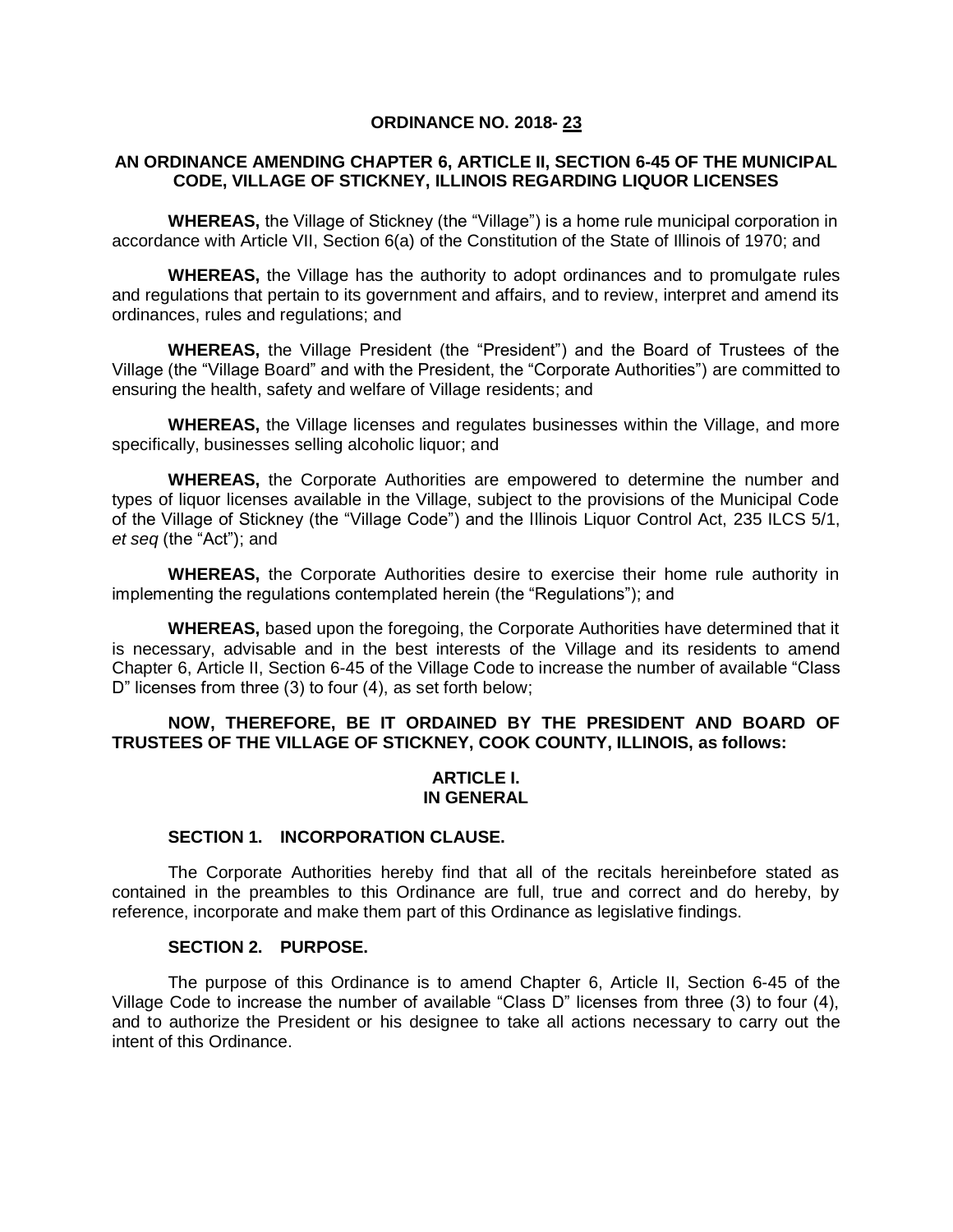## **ARTICLE II. AMENDMENT OF CHAPTER 6, ARTICLE II, SECTION 6-45 OF THE MUNICIPAL CODE, VILLAGE OF STICKNEY, ILLINOIS**

## **SECTION 3.0. AMENDMENT OF CHAPTER 6, ARTICLE II, SECTION 6-45.**

That the Village Code is hereby amended, notwithstanding any provision, ordinance, resolution or Village Code section to the contrary, by amending Chapter 6, Article II, Section 6- 45 as follows:

#### **Sec. 6-45. – Number.**

There shall be issued in the village no more than six class C licenses; provided, however, that satellite stations existing under any class C licenses issued to the Hawthorne Race Track or any concessionaire connected therewith shall not be included in or considered a part of the six class C licenses. There shall be issued in the village no more than three four class D licenses. There shall be issued in the village no more than two class E licenses. There shall be issued in the village no more than three class F licenses. There shall be issued in the village no more than six class G licenses. There shall be issued in the village no more than one class H license. There shall be issued in the village no more than four class K licenses, except as authorized upon the majority vote of the board of trustees.

## **SECTION 3.1. OTHER ACTIONS AUTHORIZED.**

The officers, employees and/or agents of the Village shall take all action necessary or reasonably required to carry out, give effect to and consummate the amendments contemplated by this Ordinance, and shall take all action necessary in conformity therewith. The officers, employees and/or agents of the Village are specifically authorized and directed to draft and disseminate any and all necessary forms or notices to be utilized in connection with the intent of this Ordinance.

### **ARTICLE III. HEADINGS, SAVINGS CLAUSES, PUBLICATION, EFFECTIVE DATE**

## **SECTION 4. HEADINGS.**

The headings of the articles, sections, paragraphs and subparagraphs of this Ordinance are inserted solely for the convenience of reference and form no substantive part of this Ordinance nor should they be used in any interpretation or construction of any substantive provision of this Ordinance.

## **SECTION 5. SEVERABILITY.**

The provisions of this Ordinance are hereby declared to be severable and should any provision of this Ordinance be determined to be in conflict with any law, statute or regulation by a court of competent jurisdiction, said provision shall be excluded and deemed inoperative, unenforceable and as though not provided for herein and all other provisions shall remain unaffected, unimpaired, valid and in full force and effect.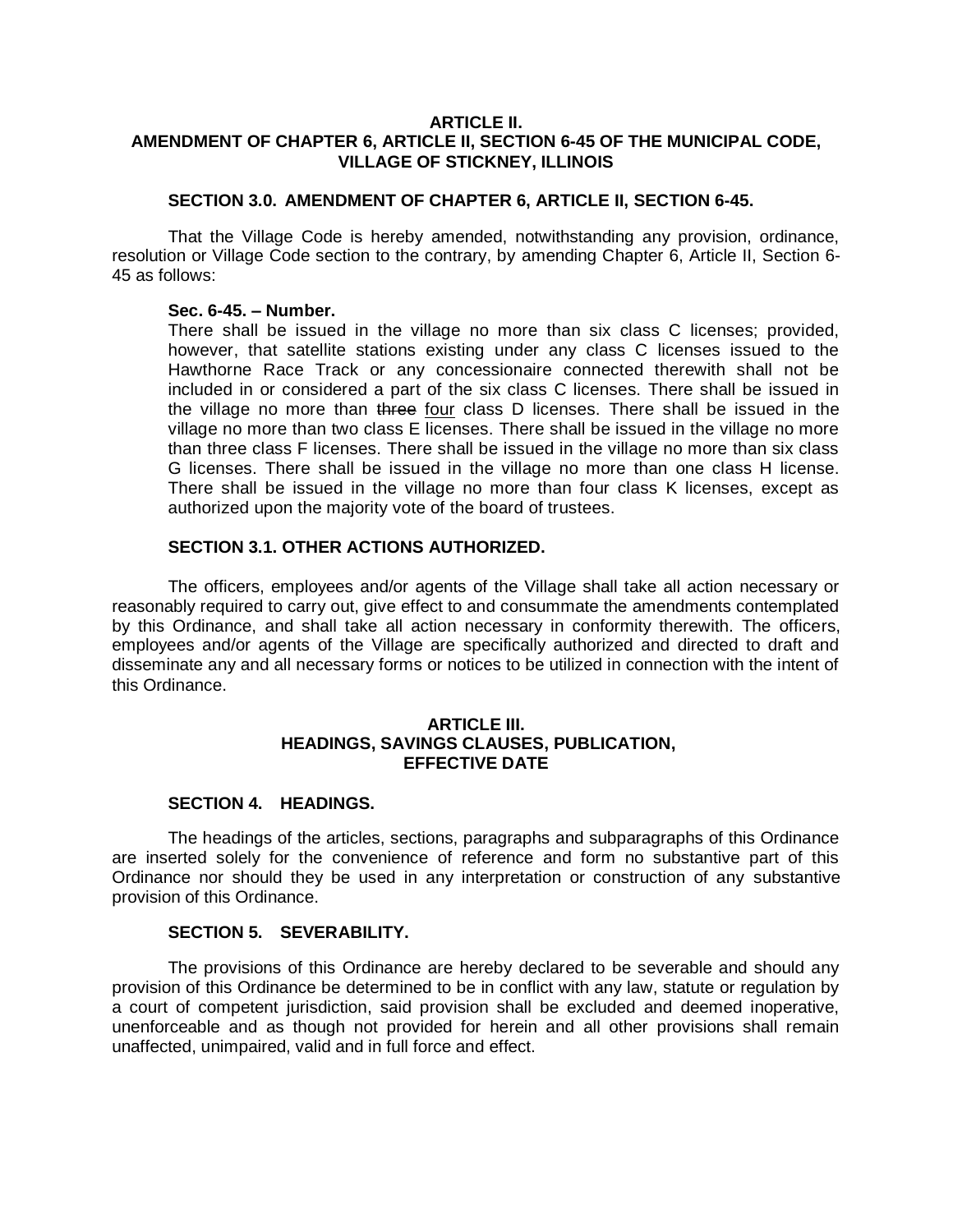# **SECTION 6. SUPERSEDER.**

All code provisions, ordinances, resolutions, rules and orders, or parts thereof, in conflict herewith are, to the extent of such conflict, hereby superseded.

# **SECTION 7. PUBLICATION.**

A full, true and complete copy of this Ordinance shall be published in pamphlet form or in a newspaper published and of general circulation within the Village as provided by the Illinois Municipal Code, as amended.

# **SECTION 8. EFFECTIVE DATE.**

This Ordinance shall be effective immediately upon its passage.

(REMAINDER OF THIS PAGE INTENTIONALLY LEFT BLANK)